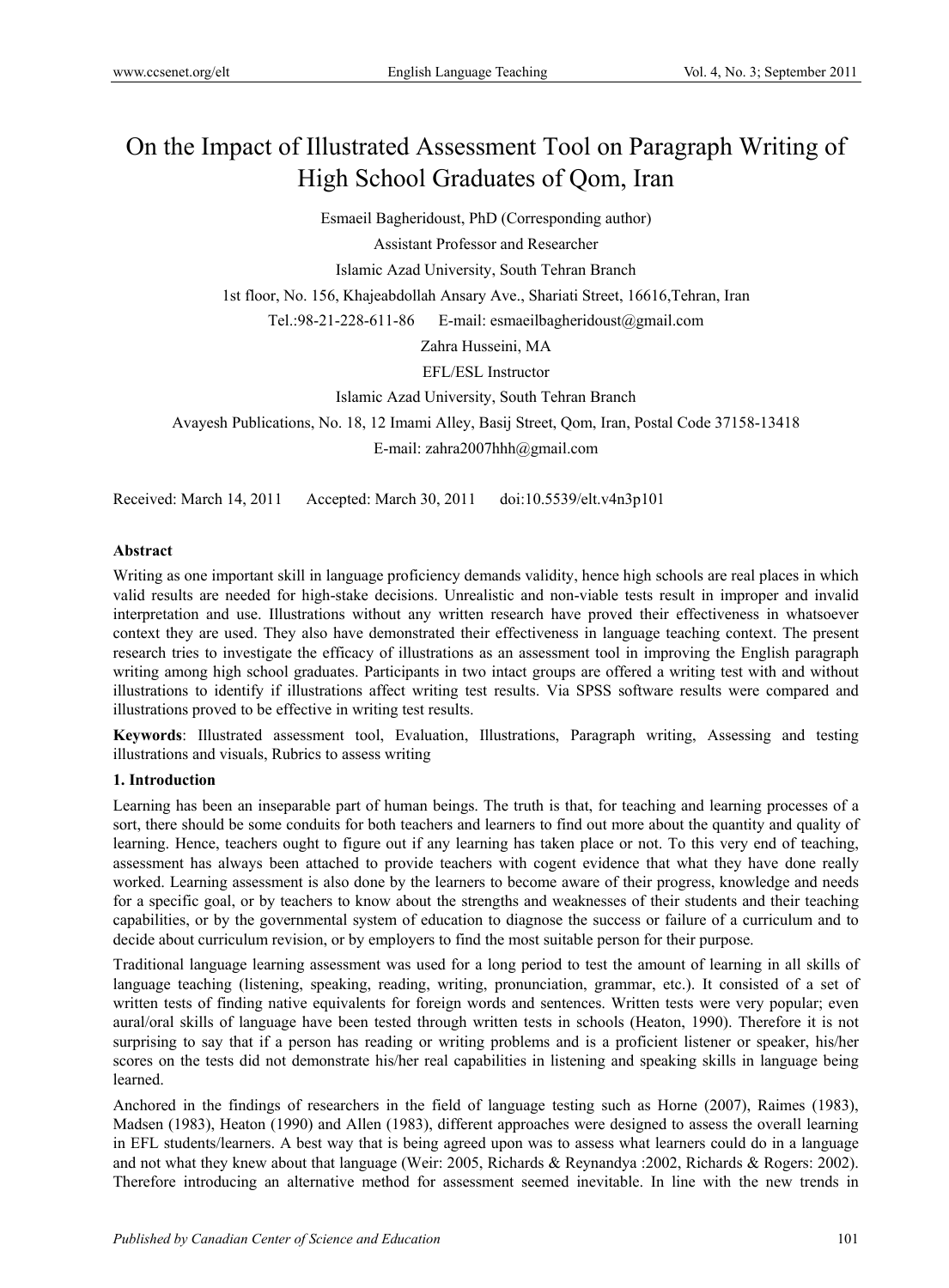psychology which found its place in the society and consequently in learning, a temptation appeared to present more communicative and less stressful tests to learners and adapt more humanistic approaches in the field of assessment, evaluation and testing. It was believed that even the process of assessment could facilitate, motivate and deepen learning (Weir: 2005, Richards & Reynandya :2002, Richards & Rogers: 2002). Some shortcomings of testing and tests were impossible to be solved completely but improvements were welcomed. If various demands of validity, reliability and practicality were believed to be necessary in written tests, improvements to these kinds of tests could be followed to increase validity, reliability and practicality even more.

Some scholars such as Raimes (1983), Madsen (1983) and Heaton (1990) have discussed the efficiency of illustrations in teaching and testing of different skills in second/foreign language. Nowadays illustrations are the main part of more textbooks and web pages without which it seems that something is missing. They are also the first attraction in any written context based on which a general judgment is made prior to any reading is done, may be even before the topic is read. FCAT writing which was established in Florida University and now is widely used for teaching writing is using illustrations in teaching and testing of writing (FCAT, 2007).

The researchers have decided to extend the use of illustrations to tests of writing among intermediate students. The difference is that in the present research illustrations would not be used in a way to limit the creativity of students by presenting them the picture of a scene to describe; or a series of pictures about which students should tell a story. The aim is to present students with some illustrations that activate the body of knowledge that students have about language to enable them to have a more trustable evaluation of their knowledge about language.

# **2. Research question**

Based on the objectives of the study the researchers' question is:

*"Does the use of illustrations in assessment of paragraph writing among EFL learners bring about any variation in their performance in the test?"* 

### **3. Statement of the hypothesis**

Concerning the foresaid research question; the following null hypothesis is formulated;

*"The use of illustrations in assessment of paragraph writing among EFL learners does not reliably bring about any variation in their performance in the test."* 

# **4. Theoretical background and purpose**

Teaching and testing are the yin-and-yang of each other that investigation of one without dealing with the other seems quite unrealistic. J. B. Heaton (1990) asserts that:"Both testing and teaching are so closely interrelated that it is virtually impossible to work in either field without being constantly concerned with the other. Tests may be constructed primarily as devices to reinforce learning and to motivate the student or primarily as a means of assessing the student's performance in the language." (p. 5)

Anywhere where some teachings occur, there must be some kind of assessment to make teachers and administrators sure about the success or failure of the teaching course goals. Using some kind of test is the most convenient way to give administrators some idea about the success or failure of the teaching course due to the abilities of the teacher in teaching the course syllabus or the abilities of the students/learners in learning what they are expected to learn. The goal of the test is an important determinant (Weir: 2005, Brindley: 2001, Bachman & Palmer: 2000, Bachman: 1995, Heaton: 1990, Madsen: 1983).

A test of language tries to find out what learners can do with language in real life to achieve some goals. Approaching the issue from this viewpoint, testing, like teaching, is influenced greatly by psychology. Dependent on how teaching is viewed, how the learner is defined and how the process of learning is analyzed, a test is supposed to measure and evaluate the degree of learning achievement. (Huerta-Macias: 2002, Genesee: 2001). Tests can be divided into classroom tests and external examinations, as Heaton (1990) and Farhady et al (1994) believe. These tests are different from each other as far as the purpose of the test is concerned. The function of class tests is to locate the areas of difficulties an individual student or a group of students have in learning the course materials. The second objective of a classroom test is to evaluate the effectiveness of his/her method of teaching and materials s/he uses in the class. In these cases, some types of tests are needed to measure the capabilities of the class as fairly as possible, not to set up trap for the students to prove them that they have not performed as they should. A well-constructed classroom test gives the students the opportunity to find out about their ability to perform certain tasks in the target language. On the other hand, testing for assessment aims to distinguish the amount of learning in a target group. In this trend of testing, the way in which this learning has taken place is not the matter of concern. Whatever the goal of the test is, the test should be useful as L. F. Bachman and A. S. Palmer (2000) suggest: "The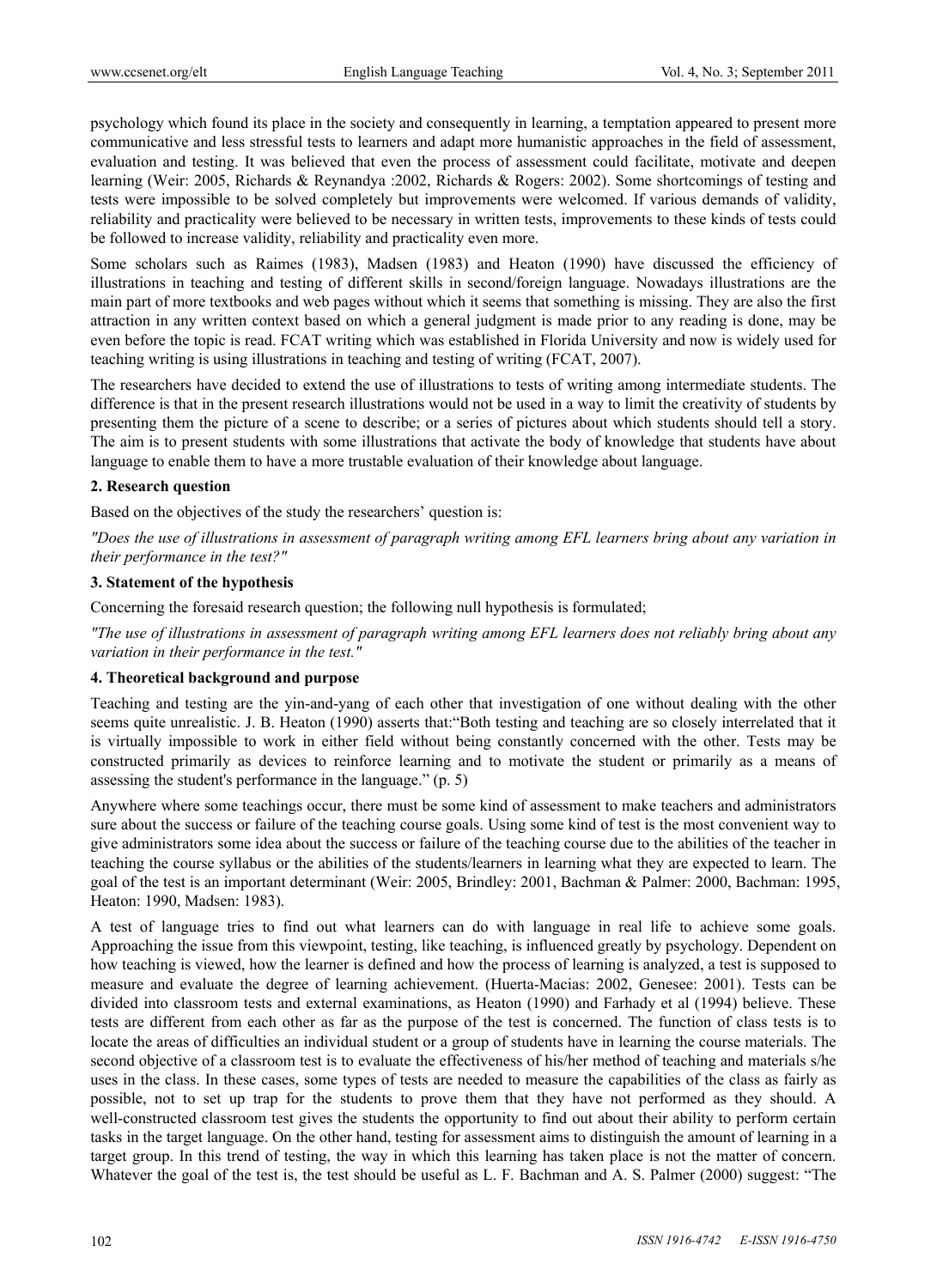most important consideration in designing and developing a language test is the use for which it is intended, so that the most important quality of a test is its usefulness. This may seem so obvious that it need not be stated. But what makes a test useful? How so we know if a test will be useful before we use it? Or if it has been useful after we have used it?" (p. 17)

Brindly (2002) differentiates among assessment, evaluation and testing. Assessment refers to collecting data on the language ability of a learner or his/her achievement in a language course. Evaluation, on the other hand, refers to the overall performance of the students in a language program and has nothing to do with what individuals do. In this case, testing is a sub-component of assessment. Assessment is of two kinds: first, proficiency assessment that measures the language skill of the learner independent from any course of learning they have passed. Second, assessment of achievement that aims to measure what an individual has learned in a particular course of study. If an assessment is administered during the learning process to help the teacher modify the instruction, it is a formative assessment, but if it is performed at the end of the course to find out the cumulative course outcomes, it is a summative assessment. If the results of the test are interpreted for each student in comparison with other students, it is a norm-referenced test, but if these results are interpreted in comparison with a standard test results, it is a criterion-referenced test (Farhady et al: 1994).

To make the long story short, alternative assessment, if done with particular attention and with definite touch stones, will serve learners and teachers more than the standard assessments. The benefits of alternative assessment should not cause the teachers to ignore or underscore standard assessment. When there is a need to know exactly the amount of knowledge one has in a particular language component or when there is a huge group of candidates about which fast and reliable and valid decisions should be made in a short time, standard tests are the best choice.

Testing is expected to serve as a complementary to teaching. Teaching is a controversial issue and therefore it is impossible to prescribe a single best method for teaching in general and for writing in particular. Writing is chosen to be studied because according to several scholars it is regarded to be the last and the most important and the ultimate skill a language learner can acquire (Urquhart & McIver: 2005, Reid: 2001, Jordan: 1990, Raimes: 1983). It is used as a means to measure other language skills. Writing proficiency in a foreign language is possibly more useful than speaking or listening proficiency in that language because the place and time for a communication to occur is not provided very easily (Reid:2001). Things are not the same for writing skill; one does not need to travel to the country in which a foreign language is spoken. Everybody has the chance to start a written communication with people that are hundreds of miles far from the writer. New communication tools such as e-mails, blogs, and web pages have increased the emphasis on the writing ability.

An illustration can be any form of graphics that is used to attract attention to a specific point more effectively. Any type of photograph, painting, drawing calligraphy, chart, diagram, map or other works of art can be examples of illustrations in books. Illustrations can serve to decorate a story, poem or piece of textual information such as a newspaper article or magazine or school textbooks. They often provide a visual representation of something described in the text to present some additional message. Graphic design is the process and art of combining text and graphics. It is useful in communicating an effective message in the design of logos, graphics, brochures, newsletters, posters, signs, and any other type of visual communication. In today's world graphic designers often use computer software to achieve their goals. J. R. Levin and R. E. Mayer (1993) believe: …In countless laboratory learning contexts, a clear finding has emerged: Pictures are remembered far better, NS Fr longer, than are their verbal counterparts. …. This conclusion derives from experimental research paradigms that have incorporated simple, controlled, and often contrived, learning materials (typically, lists of unrelated objects/nouns or object/noun pairs). (p. 96)

Words and pictures serve to communicate information in textbooks. The society prefers words to illustrations in textbooks, but Levin & Mayer (1993) have explained in detail their own experiments and that of other researchers that claim the fact that researches are on the illustrations side and stress the positive impact of illustrations in textbooks. Pictures have usually been remembered longer than texts by the learners. If illustrations accompany texts, they would be remembered longer than the texts that lack illustrations. In the following come several reasons to explain why illustrations facilitate learning:

- 1) They attract students' attention to the most important part of the learning materials.
- 2) They summarize wordy explanations into a simple picture.
- 3) They provide a pictorial representation of a text and therefore reinforce it in the minds of learners.
- 4) They can simplify difficult and complicated data.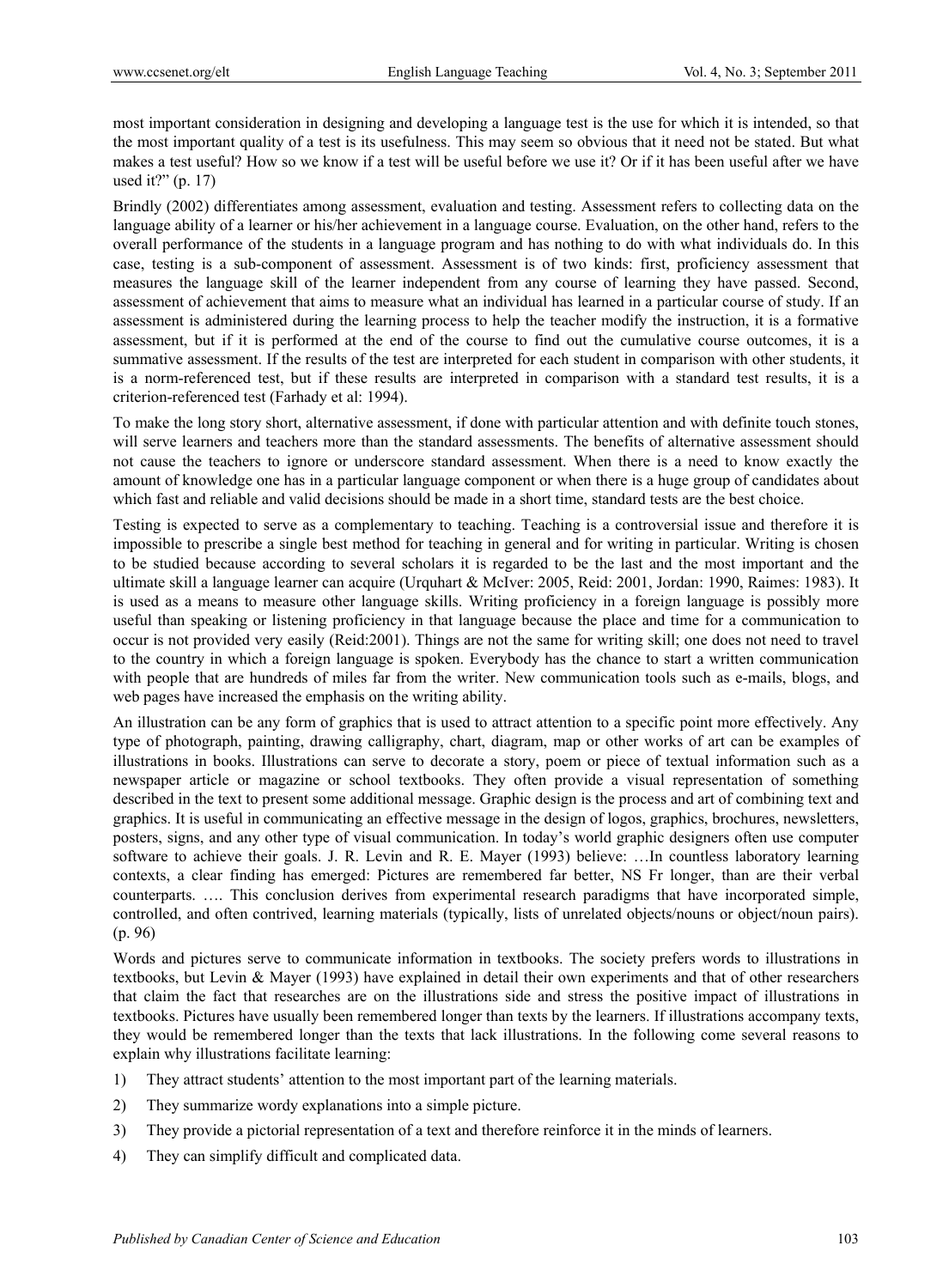5) Sometimes unfamiliar information can be transformed to some memorable forms and improve learning in this way.

Learners' attitudes towards learning situations and learning materials are accepted as an important part of any learning situation (Richards & Rodgers: 2002, Brown: 2007). Illustrations can be useful in providing this positive effect almost in any learning context. When they were used in books they made books more attractive and appealing and publishers used them in various shapes and types to guarantee their market (Woodward: 1993). It did not last long when teachers and instructors recognized the importance of illustrations in facilitation of learning among students and ease of teaching among teachers and as a result illustrations interred into learning context (Brown: 2007, Mrjia et al: 1992, Larsen-Freeman: 1986, Levin & Hughey: 1985, Raimes: 1983). Publishers were really influential in expansion of illustration in academic books, especially when the tendency of competition among publishers to sell more books was evident (Woodward: 1993). The positive impact of illustrations paved the way for illustrations to be used in assessment of language skills and sub-skills (Madsen: 1983, Raimes: 1983). Madsen (1983) introduces various techniques to use visuals in test of listening comprehension. He also emphasizes that using visual for this goal is particularly useful for children and beginners.

# **5. Method**

# *5.1. Participants*

The population of the research is all students of schools in Qom, the most religious city in Iran, who were studying in pre-university schools hence all were high school graduates. The total number of the population was 8,187 who were studying in different types of pre-university schools such as Isaargaraan (schools for ex-soldiers), Tizhoshaan (schools for talented students), Shahid (schools for children of Martyrs), Moshaarekate Mardomi (schools to which people donate money), Ordinary State Schools, Nemooneh Dolati Schools (state schools that provide extra educational facilities for students and parents are to pay for those services), Private Schools, Distance Learning Schools and Schools that are related to some state organs. The researchers made up their mind to give the test to volunteers. After an interview with the authorities who were in charge of exam administration it was realized that the best way to access the most random population was to refer to the special exam centers that were limited in number and in which all high school students from all over Qom were preset. There were twelve exam centers in Qom of which six centers were specified for males and six centers for females. Qom consists of four educational districts and two little towns called Kahak and Jafar-abad. Each district and town had nominated two schools as centers for final exams of pre-university students: one for males and one for females. All of the centers were visited in six days. They were present in the exam centers about 30 minutes before each exam (exams started every day at 10:00 a.m. Before their exam they invited students not to leave immediately after the exam and see her before they leave. It was tried not to leave any student uninvited even when in some cases some students were late for exam, they received the same invitation.

There was no control on the absence or presence of some students in time of invitation. It can be claimed that all of the research population received the invitation. All those students who took part in the conversation with the researchers were asked them to be present in a theater saloon of Qom University on June 26, 2010 (Tir 5, 1389) at 3:30 p.m. They were assured that if they took part in that research they received 4 hours free English writing course and they would receive a complete guide to their writing strengths and weaknesses. One hundred eighty students were registered and their addresses were collected for later interactions. Only 128 students were present in the first presentation day of the test. And in the second day 17 more students were absent. After collecting the papers, 7 papers were regarded as unacceptable as they had written irrelevant materials or had cheated. As a result 104 papers were accepted and graded. The age of the participants was between 17- 19 years, 68 were male and 36 were females. Because participants were left free not to write their real names if they did not like to, it was almost impossible to separate male and female papers. The research did not aim to differentiate between sexes therefore there was no attempt to do so. All of the participants had finished pre-university course and were preparing themselves for final exam. The background knowledge of the participants was not controlled and they took part in the research with different or similar backgrounds.

# *5.2. Apparatus*

Paper exams are common widely used equipments in most learning situations to assess students learning. They are also the main and the most important vehicle of assessment in Iranian schools. Therefore it was decided to use paper tests in the present research. Writing can be assessed in different forms such as substitution drills, fill in the blanks, controlled writing and free writing. Free writing style of testing was not innovative in Iranian high schools. The only difference was the illustrations that were added to the second test to trigger ideas in the students' minds. If they have no idea about what to write and focus only on writing which was the ultimate goal of the test.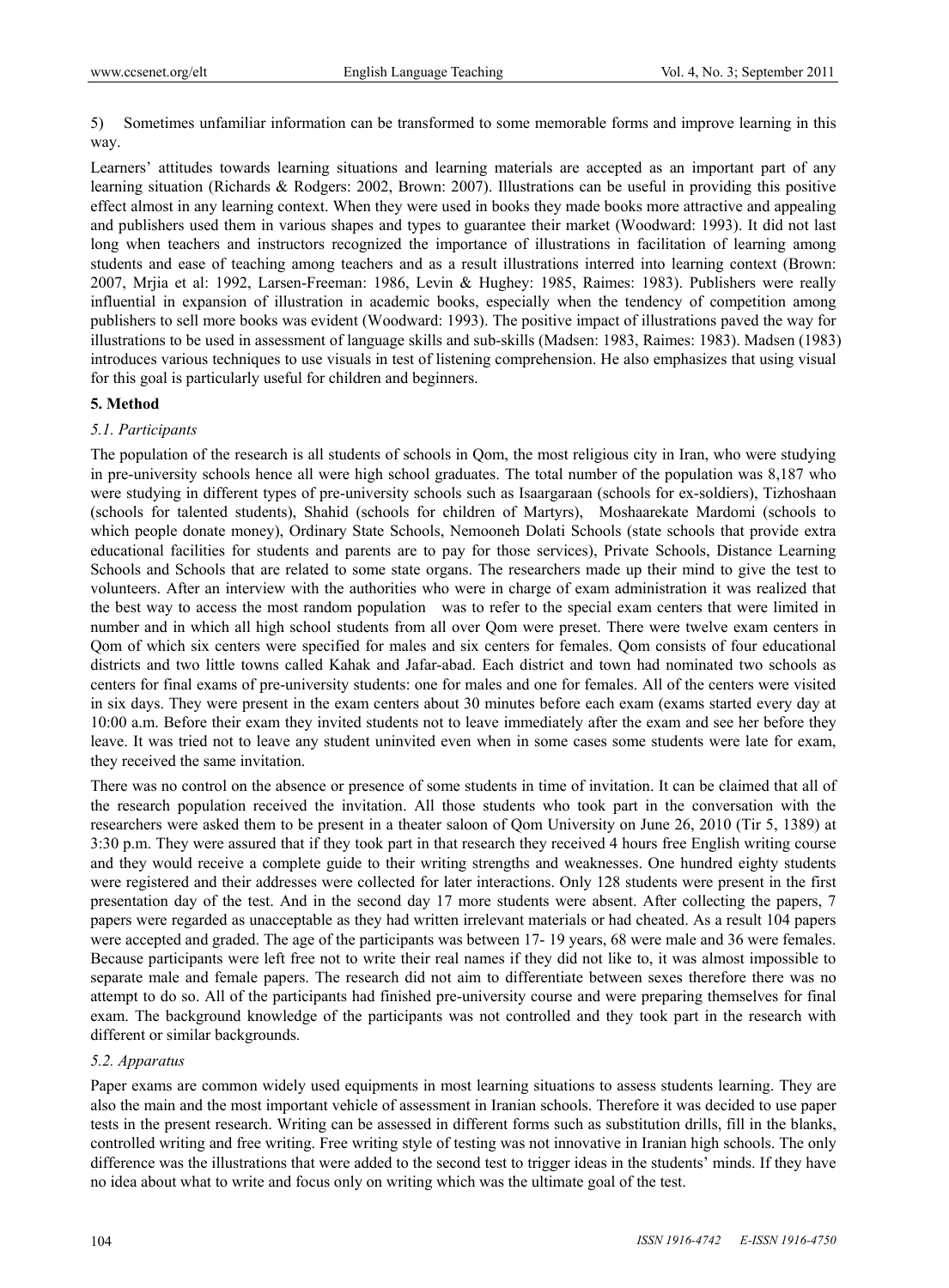# **6. The design of the study**

The present research follows a cross-sectional design. Using pencil and paper makes the mode of survey administration personal (face-to-face). According to Fink & Kosecoff (1985), personal administration generally yields highest cooperation and lowest refusal rates and makes longer and more complex interviews possible. It also provides high response quality which is resulted from the interviewer presence in the survey. Taking these advantages into consideration in comparison with the disadvantage of this type of administration (including costly mode, longer data collection period and interviewer concerns), it would be acceptable to administer a face-to face type of data gathering. The design is quasi-experimental because subjects are not grouped. This is a kind of one-group pretest-posttest design. It is subject to such threats to validity as history (events intervening between pretest and posttest), maturation (changes in the subjects that would have occurred anyway), regression toward the mean (the tendency of extremes to revert toward averages) and testing (the learning effect on the posttest of having taken the pretest). The nature of the survey made this type of design inevitable. To reduce the above-mentioned undesirable factors some steps are taken: two very common issues are selected as topics of writing about which much is discussed in the mass media, schools and society to reduce the effect of history (these topics are also mentioned in the pre-university course of students); two weeks interval cannot have a noticeable influence on maturation. This study attempts to investigate a causal relationship via a quantitative research design.

# **7. Procedure**

Only some of test techniques can be performed with illustrations such as free writing about a topic or controlled writing. Urquhart & McIver (2005), Raimes (1983), Madsen, (1983) stress on different types of free writing as a way to test writing. This method of testing was very familiar for Iranian students. The purpose of the present research was to compare a single test with and without illustrations. Therefore choice should be given to the students to act freely in each test to make comparison possible and meaningful. Ten high school teachers were interviewed to give their ideas about the possible suitable topics. Their diversity of ideas and lack of a firm decision about some single topics pushed the researchers towards the pre-university English language teaching book (Anaani Sarab & Samimi: 2009). Using high school book could help to improve the content validity of the test. All lesson topics were listed and "protection from earthquake" and "the relationship between wealth and happiness" were chosen. Because these topics were talked about greatly in mass media and it was believed that there was a sufficient amount of knowledge available in the mind of participants about the topics. Moreover these topics seemed the most suitable ones for which lots of illustrations could be found. Students were free to choose between topics.

Similar to formal traditional tests of compositions a single topic was written on top of the exam sheet with a traditional slot in which students were required to write their names. In the other version of the test the same topics were presented in the same way. This time some illustrations decorated the paper. These illustrations were chosen in a way to activate the students minds regarding the topics, to be simple and easily understandable, not to be complicated to confuse students and engage their minds too much and to follow the forms of sketches to be easily xeroxed (as xeroxing is the most and the main way of preparing exam tests in Iran). Therefore illustrations should have as few small details as possible.

It was attempted to provide a situation similar to the real examination sessions and behave students as if they were in an authentic exam session and the topics were read aloud for students and they were asked if they had any problem in understanding the topics or if they had any ambiguity in what they should do. Students were asked to write about one of the mentioned topics about 100 words in 45 minutes. All of the questions of students were answered to guarantee at least test face validity by preventing any misunderstanding of students in the test. They were encouraged to write their name for later comparison with their second paper but this was not told to them. They were only told to write their names to be informed about their grades. They were also told that it was alright to choose an imaginary name if they did not like to write their real names but it was emphasized that they had better to remember that name for their next session. They were not informed about the real reason lest it affect their next exam and made them prepare themselves for the next exam. Eight colleagues of the researchers helped them to conduct the test. In the second presentation of the test the same test was presented with the same characteristics. Students were asked to write their names on the top of papers. This name real or imaginary should be the same as the previous one to make it possible for comparison. Participants were asked to choose the same topics that they had written about in the previous session. The test was administered in a similar fashion as before and papers gathered for later studies.

One of the most complicated aspects of the present research was to choose proper criteria (writing rubric and scale) to grade the writings of the students. Among various rubrics (GETWORKSHEETS, KIMMELSKORNER, FCAT, IMET. FAERIEKEEPER, NESTERSTEACHINGBLOG) the FCAT writing criteria was chosen (retrieved from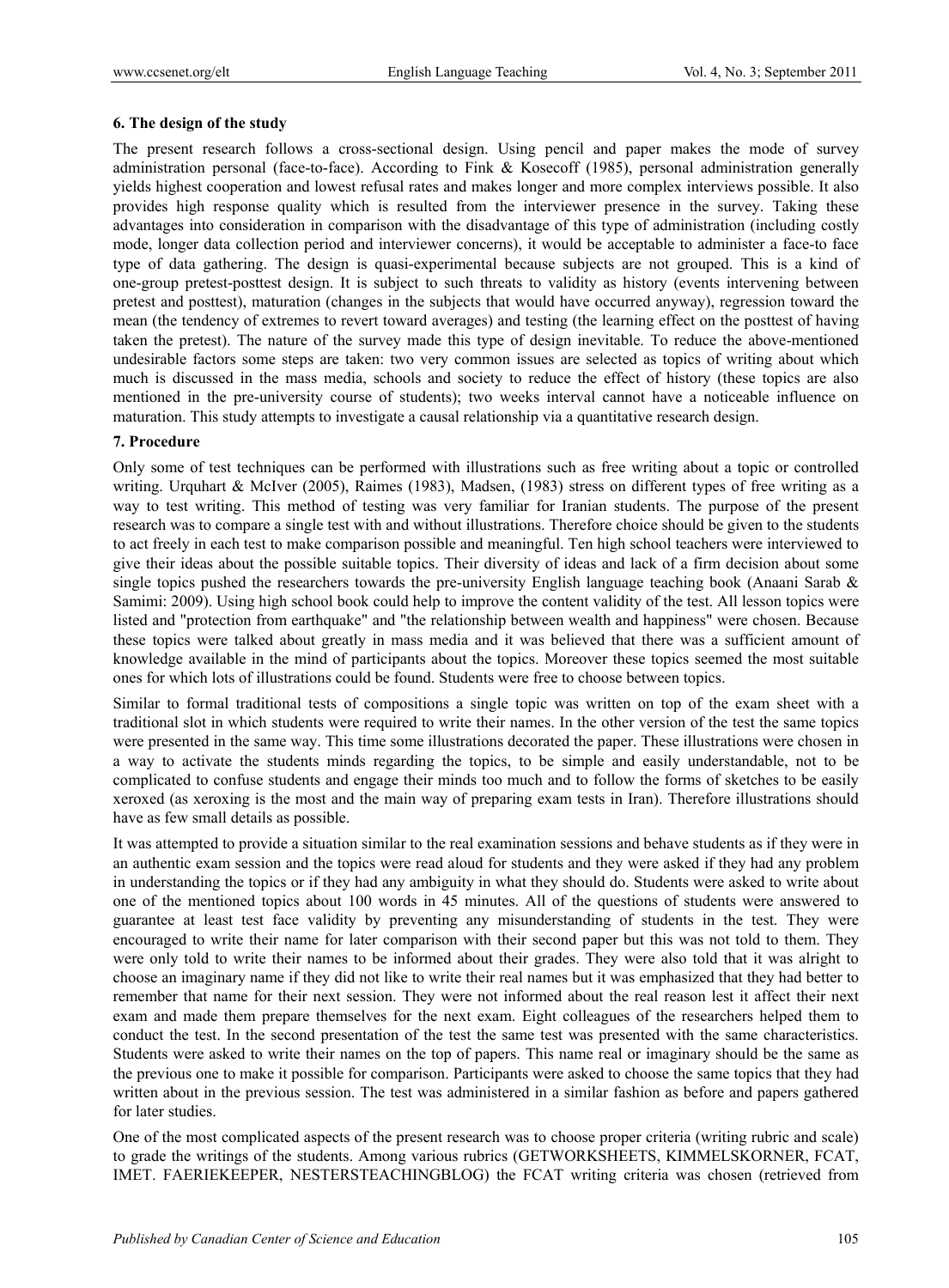http://jmsenglish.com). It was difficult to decide which one to choose and a suitable justification was necessary for rejecting the others. However as one was to be selected on the one hand and FCAT was derived from a pretty well-known university, the researchers finally chose FCAT from among others including the above-mentioned ones. There were some difficulties in choosing such criteria for grading the papers, for example; they were suitable for larger pieces of writing such as articles. They were not applicable to writing abilities of the lower-intermediate students who were not proficient writers. The scales were from 1 to 6 and it could not discriminate properly among certain types of writings which were very close to each other. Two raters (to become sure about the inter-rater consistency in order to improve the objectivity of the test results) corrected the papers according to FCAT Rubric and gave them credits.

### **8. Results and discussion**

The first step in the analysis of null hypotheses is to become sure that the FCAT rubrics provide a valid measure of the test. Horne (2003) presents a review of the reliability of the writing scores that were corrected with these rubrics and proves that these rubrics provide reliable results. The researcher also calculated the reliability of this rubric for this specific experiment through paired t-test formula by assuming the scores of the first rater as one test and the scores obtained by the other rater as another test. Hence the mean difference would be equal to 0.0769 for the un-illustrated test scores and -0.0385 for the illustrated test scores. The p-value was smaller than 0.05 in both calculations. These mean differences are close to zero and this indicates the measurement tool is highly reliable. Inter-rater reliability is calculated through test retest method that is 0.994 for the un-illustrated test and 0.099 for the illustrated one. This can be also an indication of rubrics reliability.

The statisticians, with whom the researcher interviewed, believed that it was impossible to calculate reliability in human sciences. They believed that in human sciences only assimilations can be made to the paradigms of statistics. In the present research, therefore, it should be assumed that each student knew that writing consisted of Focus, Organization, Support and Convention. Then each component will be accepted as a sub-test and consequently the Cronbach's Alpha method can be used to prove the reliability of the test that is used in this research in illustrated and un-illustrated form. This reliability was 0.951 for the un-illustrated test and 0.0925 in the illustrated one.

A test should be reliable to be valid (Bachman 1995). Now that the reliability of the test is proved, its validity will be discussed. The test form seemed valid to the researcher since it was presented in the form which was prescribed by some scholars such as Farhady et al (1994) & Raimes (1983) for free writing tests. It also contained content validity because it focused on test of writing proficiency for which it was designed. It was also based on the content that was studied in pre-university book (Anaani Sarab & Samimi 2009). Construct validity was also apparent in the present test because it followed the theories of teaching writing which was explained in works of Raimes (1983) and Urquhart & McIver (2005): in both cases free writing about a stated topic were accepted as a valid way to evaluate writing. The next step was to decide on how to insert illustrations in the test. Centering the illustrations was very eye-catching but the problem was the blank area in which students were to write their papers. It was suitable to place illustrations in the left or right side of the paper. Most of the people are right-handed so if illustrations were placed on the right side they were probably more eye-catching.

# **9. Data analysis of the first experiment**

In the un-illustrated test standard deviation from the mean is almost 6.2 that is almost normal when the number of candidates are considered. Results suggest the greatest standard deviation is in Conventions and the least is in Focus. The difference between the highest score and the lowest scores is very great: it is 6 in each section and 24 in the total scores that is equal to the total scores one could obtain. It means that there were some students who received the total scores and some who received none. For further investigation each group divided into three parts and the sum, mean, median, mode, range and standard deviation of their scores calculated separately. The number of students was 104 and therefore the first and the last students' scores were omitted in order to have three equal groups. Group 1 represents the upper third section of the total group who took part in the un-illustrated test. Group 2 and group 3 represent the middle and lower thirds in the group respectively.

### **10. Data analysis of the second experiment**

Since the mean is 12.74, the distribution of sub-scores (Focus, Organization, Support and Conventions) is more diverse than those in the previous test. Standard deviation from the mean is almost 5.4 that is smaller than the previous exam representing a more homogenous test result. Results suggest the greatest the standard deviation is in support and the least is in focus. The difference between the highest score and the lowest one is 5 in each section and 20 in total scores. It means that nobody tried to leave the answer sheet blank. For further investigation each group divided into three parts and the sum, mean, median, mode, range and standard deviation of their scores calculated separately as it was performed in the first experiment. These scores are not expected to be compared to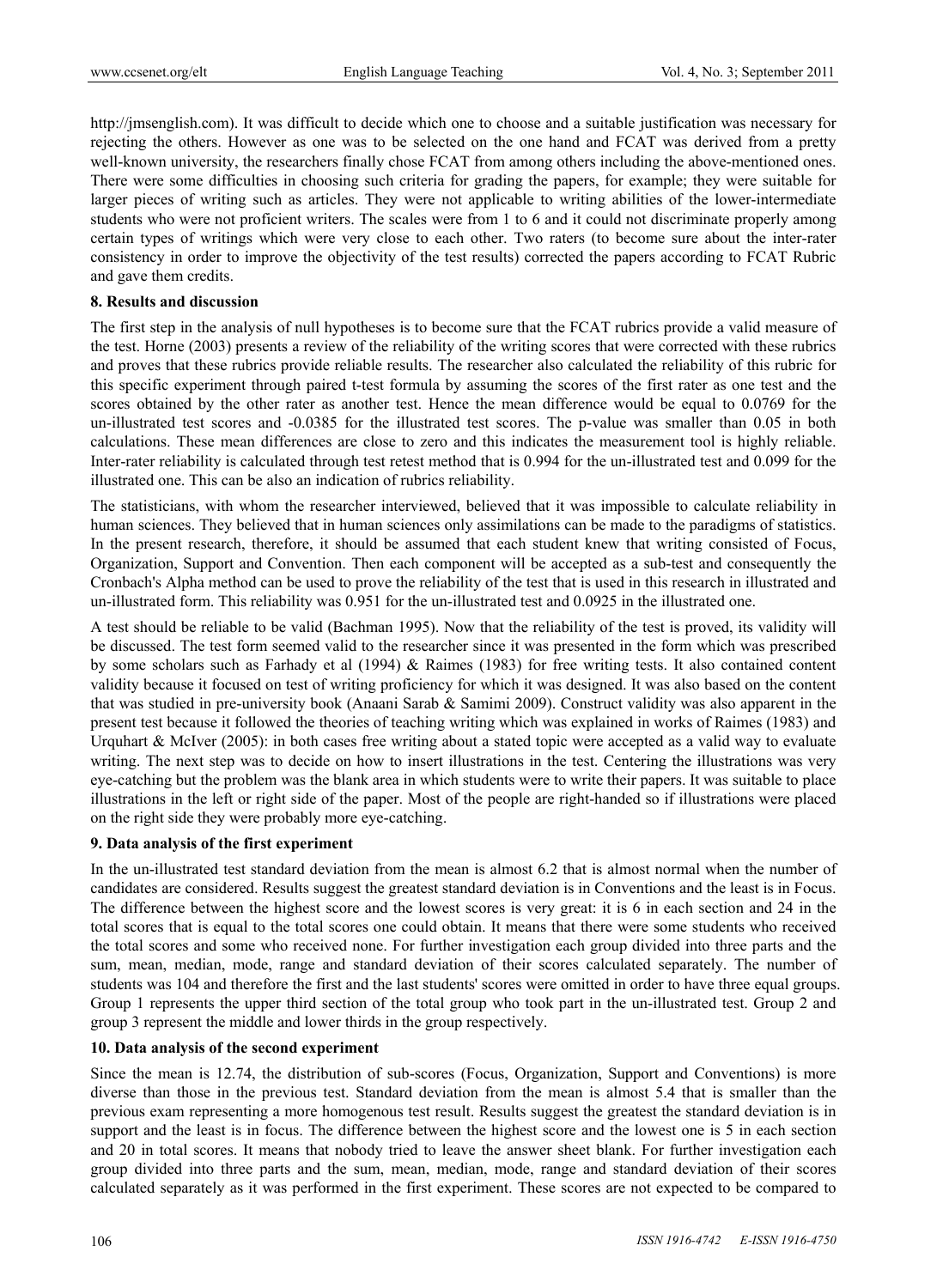each other but they are provided for minute investigations in differences between the first and the second test. The greatest amount of fluctuations is apparent in Group 1 where range is 10 and standard deviation is almost 3.7. Group 2 represents the least fluctuations where range is 9.5 and standard deviation is almost 2.6. Although the standard deviation of scores in Group 3 is not the greatest in comparison to two other groups but this group possesses the greatest range scores that is 16. To conclude, based on these two sets of scores from the two administrations, researchers try to present a thorough analysis of the data in order to investigate the effect of inserting illustrations in the writing tests of high school students in Qom. These data can illuminate the authenticity of the null hypotheses that were present in the beginning chapter of the present research.

# **11. Analysis of the experiment results**

In order to investigate the data it is better to present the analysis of the test scores of the two tests in the same page for a more comprehensible comparison. As shown in Table I. below, standard error of mean is decreased in the illustrated test. The variance of scores from the mean is greater in the un-illustrated test. Skewness of the scores in both tests is positive and this signifies that most of the scores in both tests are greater than mean and this positive skewness in the illustrated test is higher. Kurtosis suggests the dispersion of scores in comparison with normal distribution: it is negative in both tests and this proves the greater dispersion of scores in these tests in comparison with normal distribution. This dispersion is greater in the illustrated test and hence signifies a higher discrimination among students. In both test Std. Error of Skewness and Std. Error of Kurtosis are greater than +2 and it means that the distribution of scores is not normal.

Here it is suitable to re-state the null hypothesis of the research:

"The use of illustrations in assessment of paragraph writing among EFL learners does not reliably bring about any variation in their performance in the test."

If the mean of the un-illustrated test is  $\mu$ 1 and the mean of the illustrated test is  $\mu$ 2, the null hypothesis says:

Ho:  $\mu$ 1 =  $\mu$ 2

and if H1:  $\mu$ 1  $\neq \mu$ 2 the null hypothesis will be rejected.

To test this hypothesis paired sample t-test is used. This formula has the confidence interval that is lower than 0.05 (sig) and investigates the effect of an intervening factor among two groups.

# **12. Review of the null-hypothesis**

In this part the researchers attempted to calculate the impact of illustrations as an intervention in the illustrated test in comparison with the un-illustrated. Using SPSS software to calculate t-test the correlation between two tests is: r  $= 0.78$  with a significance (p-value) lower than 0.05 that approves a confidence interval of 0.95 percent. This high correlation can be a proof of the efficacy of measurement tool. What should be noticed is the point that scores of the students in the first test highly correlates with their scores in the second test. This correlation value indicates a meaningful difference between scores of the un-illustrated test and scores of the illustrated one. SPSS software presents paired mean difference of the two tests as follows:  $\mu$ 2- $\mu$ 1 = 2.33 and therefore  $\mu$ 1  $\neq \mu$ 2 and therefore Ho:  $\mu$ 1 =  $\mu$ 2 will be rejected.

# **13. Final discussion**

It was discussed in detail that mean of total scores have improved the illustrated test in comparison with the un-illustrated one. Therefore the null hypotheses will be rejected, i.e. the use of illustrations in assessment of paragraph writing among EFL learners brings about some variations in their performance in the test. For a thorough analysis of the experiment, the researchers divided the participants into 3 groups. To provide three homogenous groups one participant from the beginning and one from the end of the list were omitted. The remaining 102 participants were divided into three groups, each consist of 34 members: the upper third, the middle third and the lower third. Descriptive statistics for all groups are illustrated below.

Standard error of mean is increased in the illustrated test for all groups. Skewness of the scores in the un-illustrated test is positive for upper and middle groups and negative for the lower group and this signifies that most of the scores are greater than mean for two upper thirds of the sample population. Skewness results value is positive for middle and lower groups and negative for the upper group in the illustrated form of the test. In upper and middle groups skewness has decreased to provide evidence for scores gathering near the mean while a shift from negative skewness towards a positive one in the lower group claims the improvement of scores. Kurtosis suggests the dispersion of scores in comparison with normal distribution: it is negative in both upper and lower groups' un-illustrated tests scores and positive in the middle group, tests and this proves the greater dispersion of scores at the two ends of the population and lower dispersion in the middle group in comparison with normal distribution. In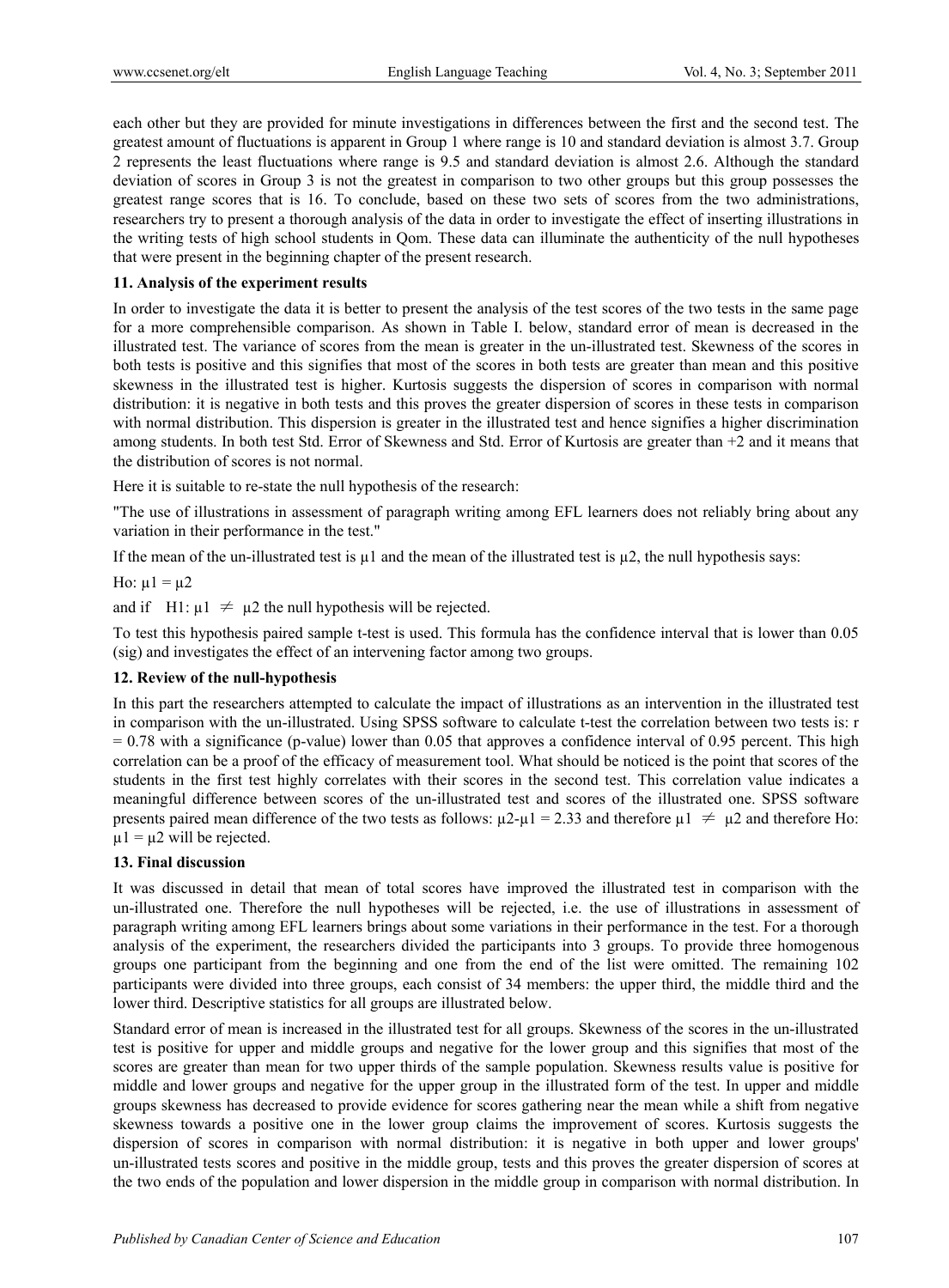the illustrated test, however, kurtosis suggests greater dispersion of scores in two upper groups and smaller dispersion in the lower group. In both test Std. Error of Skewness and Std. Error of Kurtosis is smaller than +2 and it means that the distribution of scores is not normal.

Following are the discussion of the comparison of correlations of the groups. In the upper third group (table II. Describes the case in more detail below)  $r = 0.825$ , and for the middle group it is  $r = 0.344$  and for the lower group correlation equals to -0.065. It indicates a positive and strong relationship among more knowledgeable students and a positive and relatively strong relationship among average students. The negative correlation value in the lower group that is very close to zero proves that the use of illustrations in paragraph writing test of less knowledgeable students does not bring about any meaningful change in their performance in the test.

An accurate study in the above tables will show that it is possible to improve the performance of students (strong, average or weak) in their paragraph writing tests; these illustrations are more beneficial to weak students, average students also benefit from illustrated writing tests and strong students also will find illustrated tests useful although its advantages for them is small.

# **References**

Anani Sarab, M. R., & Samimi, D. (2009). English for Pre-University (1&2). Tehran: Sherkate Chaap va Nashre Ketaab-haaye darsi-ye Iran

Bachman, L. F.(1995). Fundamental Considerations in Language Testing (3rd ed.). Oxford: Oxford University Press.

Bachman, L. F., & Palmer, A. S. (2000). Language Testing in Practice (3rd ed.). Oxford: Oxford University Press.

Brindley, G. (2001) Assessment. In R. Carter & D. Nunnan (eds.) The Cambridge guide to teaching English to speakers of other languages. Cambridge: Cambridge University Press. doi:10.1017/CBO9780511667206.021, http://dx.doi.org/10.1017/CBO9780511667206.021

Britton, B. K., & Woodward, A. & Binkley, M. (eds.). (1993). Learning from textbooks. New Jersey: Lawrence Erlbaum Associates, Inc.

Brown, H. D. (2007). Principles of Language Learning and Teaching (5rd ed.). USA: Longman.

Denman, B. R. (2000). In contact (1): Beginning, second edition. New York: Longman.

Farhady, H., Jafarpoor, A., & Birjandi, P. (1994). Language testing skills: from theory to practice. Tehran: SAMT.

Fink, A., & Kosecoff, J. (1985). How to Conduct Surveys: A Step-by-step Guide. Beverly Hills, CA: Sage.

Genesee, F. (2001) Evaluation. In R. Carter & D. Nunnan (eds.) The Cambridge guide to teaching English to speakers of other languages. Cambridge: Cambridge University Press. doi:10.1017/CBO9780511667206.022, http://dx.doi.org/10.1017/CBO9780511667206.022

Heaton, J. B. (1990). Writing English Language Tests (3rd ed.). NewYork: Longman Inc.

Horne J. (2003). Reliability and Validity of FCAT: Assessment & Accountability Briefing Book: School Accountability Certification FCAT Teacher Tests.

Huerta-Macias, A. (2002) Alternative assessment. In J. C. Richards & W. A. Reynandya (eds.) Methodology in language teaching. New York: Cambridge University Press. doi:10.1017/CBO9780511667190.048, http://dx.doi.org/10.1017/CBO9780511667190.048

Jordan, R. R. (1990). Academic writing course. London: Collins ELT.

Larsen-Freeman, D. (1986). Techniques and principles in language teaching. Hong Kong: Oxford University Press.

Levin, L. & Hughey, L. S. (1985). Changing times: towards an integrated approach to reading. Englewood Cliffs, New Jercy: Prentice-Hall, Inc.

Levin, J. R. & Mayer R. E. (1993) Understanding illustrations in text. In B. K. Britton & A. Woodward & M. Binkley (eds.) Learning from textbooks. New Jersey: Lawrence Erlbaum Associates, Inc.

Madsen, H. S. (1983). Techniques in testing. Hong Kong: Oxford University Press.

Markstein, L. & Hirasawa, L. (1977). Expanding reading skills: advanced. Massachusetts: Newbury House Publishers, Inc.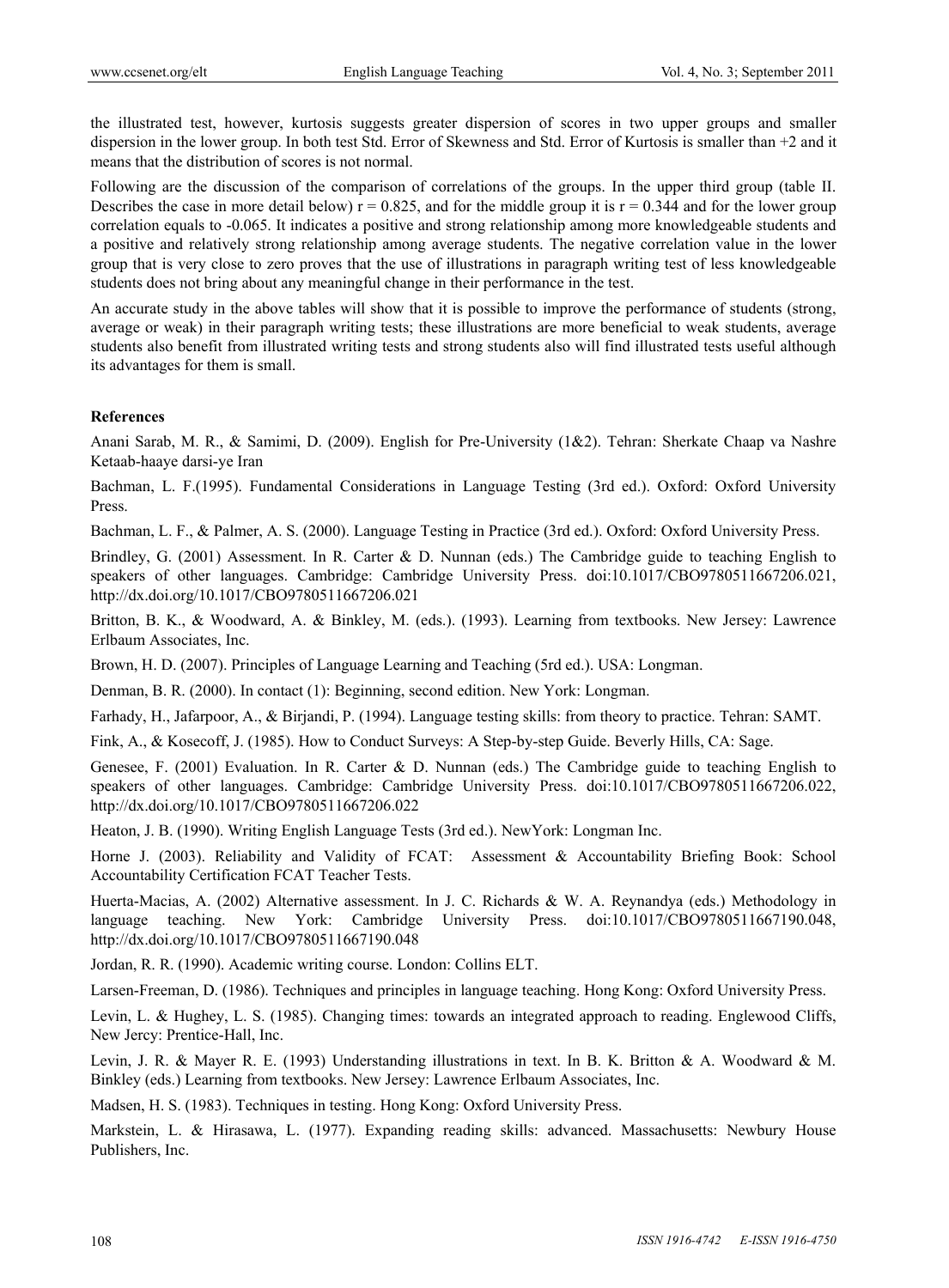Mrjia, E. A., & Xiao, M. K., & Pasternak, L. (1992). American picture show: a cultural reader. Englewood Cliffs, New Jercy: Prentice-Hall, Inc.

Raimes, A. (1983). Techniques in teaching writing. Hong Kong: Oxford University Press.

Richards, J. C., & Rogers T. S. (2002). Approaches and Methods in language teaching (2nd ed.). New York: Cambridge University Press. doi:10.1017/CBO9780511667190, http://dx.doi.org/10.1017/CBO9780511667190

Reid, J. (2001) Writing. In R. Carter & D. Nunan (eds.) The Cambridge guide to teaching English to speakers of other languages. Cambridge: Cambridge University Press. doi:10.1017/CBO9780511667206.005, http://dx.doi.org/10.1017/CBO9780511667206.005

Urquhart, V. & McIver, M. (2005). Teaching Writing in the Content Areas. New York: ASCD.

Weir, C. J. (2005). Language Testing and Validation. New York: Palgrave Mcmillan.

Woodward, A. (1993) Do illustrations serve an instructional purpose in U.S. textbooks?. In B. K. Britton & A. Woodward & M. Binkley (eds.) Learning from textbooks. New Jersey: Lawrence Erlbaum Associates, Inc.

Yule, G. (1985). The story of language. New York: Cambridge University Press. [Online] Availale: http://www.fldoe.org/Strategic\_Plan (January 2, 2011)

Retrieved January 2, 2011from http://www.getworksheets.com/samples/rubrics/writing.html

Retrieved January 2, 2011, from http://www.kimmelskorner.com/fcat\_writing\_advice.htm

Retrieved January 2, 2011, http://imet.csus.edu/imet6/bundy/classes/imet281/mylesson.html Retrieved January 2, 2011, http://faeriekeeper.net/criteria38.htm

Retrieved January 2, 2011, http://nestersteachingblog.wordpress.com/

Table1. Statistics of both experiments

|                               |         | Total A | Total B |  |  |
|-------------------------------|---------|---------|---------|--|--|
| N                             | Valid   | 104     | 104     |  |  |
|                               | Missing | 0       | 0       |  |  |
| Std. Error of Mean            |         | .6058   | .5281   |  |  |
| Variance                      |         | 38.165  | 29.005  |  |  |
| <b>Skewness</b>               |         | .225    | .407    |  |  |
| <b>Std. Error of Skewness</b> |         | .237    | .237    |  |  |
| Kurtosis                      |         | $-.505$ | $-.738$ |  |  |
| Std. Error of Kurtosis        |         | .469    | .469    |  |  |

Total A: Total scores of students in the un-illustrated writing test Total B: Total scores of students in the illustrated writing test